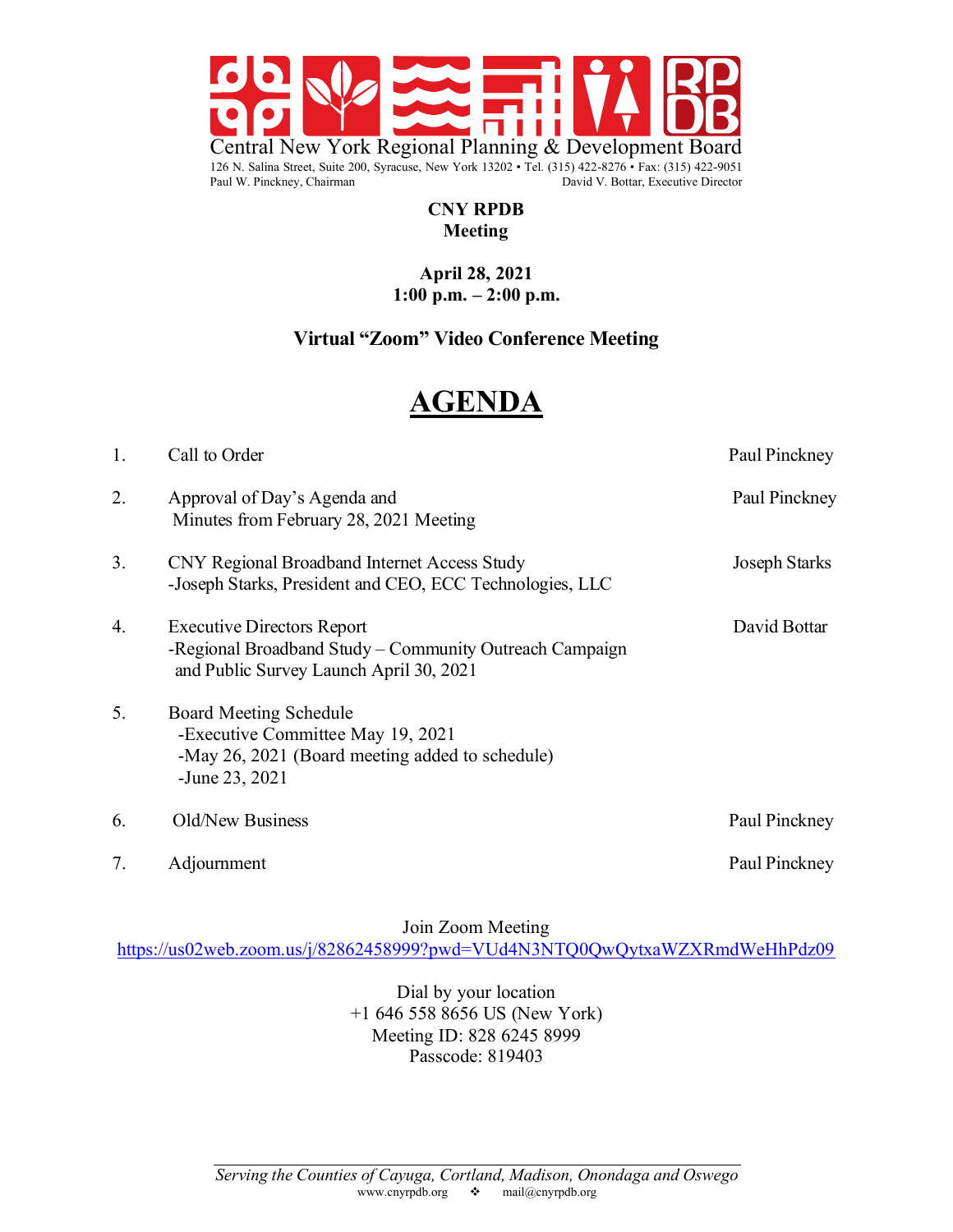

# **MINUTES**

#### **Central New York Regional Planning and Development Board Board of Directors Meeting April 28, 2021**

#### **ATTENDANCE**

Dan Dineen, Julie Abbott-Kenan, Mary Ann Messinger, Keith Batman, Pamela D Caraccioli, Linda Dickerson Hartsock, Gregg Diebold, Martin E Voss, Stephen F. Lynch, Kevin Fitch, Paul Heider, Kipp Hicks, Scott Ingmire, Daniel Kwasnowski, Andy Lukasiewicz, Cydney M. Johnson, Eric Mulvihill, Christopher Newell, Paul Pinckney, and David R. Turner,

Guest: Joe Starks – ECC, Mark Scimone

Staff: Tom Bardenett, Kathleen Bertuch, David Bottar, Chris Carrick, Jean Gleisner, Bruce Keplinger, Amanda Mazzoni, Patricia Wortley

#### **1. CALL TO ORDER**

Paul Pinckney called the meeting to order at 1:00 pm and noted the meeting was being conducted as a virtual zoom meeting only.

#### **2. APPROVAL OF MEETING AGENDA AND MINUTES**

A motion was introduced and seconded to accept the agenda as presented and the minutes from the meeting on February 28, 2021; the motion was approved unanimously.

#### **3. CNY Regional Broadband Internet Access Study**

Joe Starks, President and CEO of ECC Technologies was introduced and asked to provide a presentation regarding the regional broadband study that ECC Technologies is conducting for the Central New York Regional Planning and Development Board.

Mr. Starks began his presentation by referencing a power point presentation which was available for members to review during his remarks. Mr. Starks began his presentation by noting that ECC Technologies was formed over 25 years ago in Rochester, New York and has been engaged in the planning, engineering design, and deployment of over \$2.5 billion in broadband networks in Upstate New York, North Carolina, and other parts of the country.